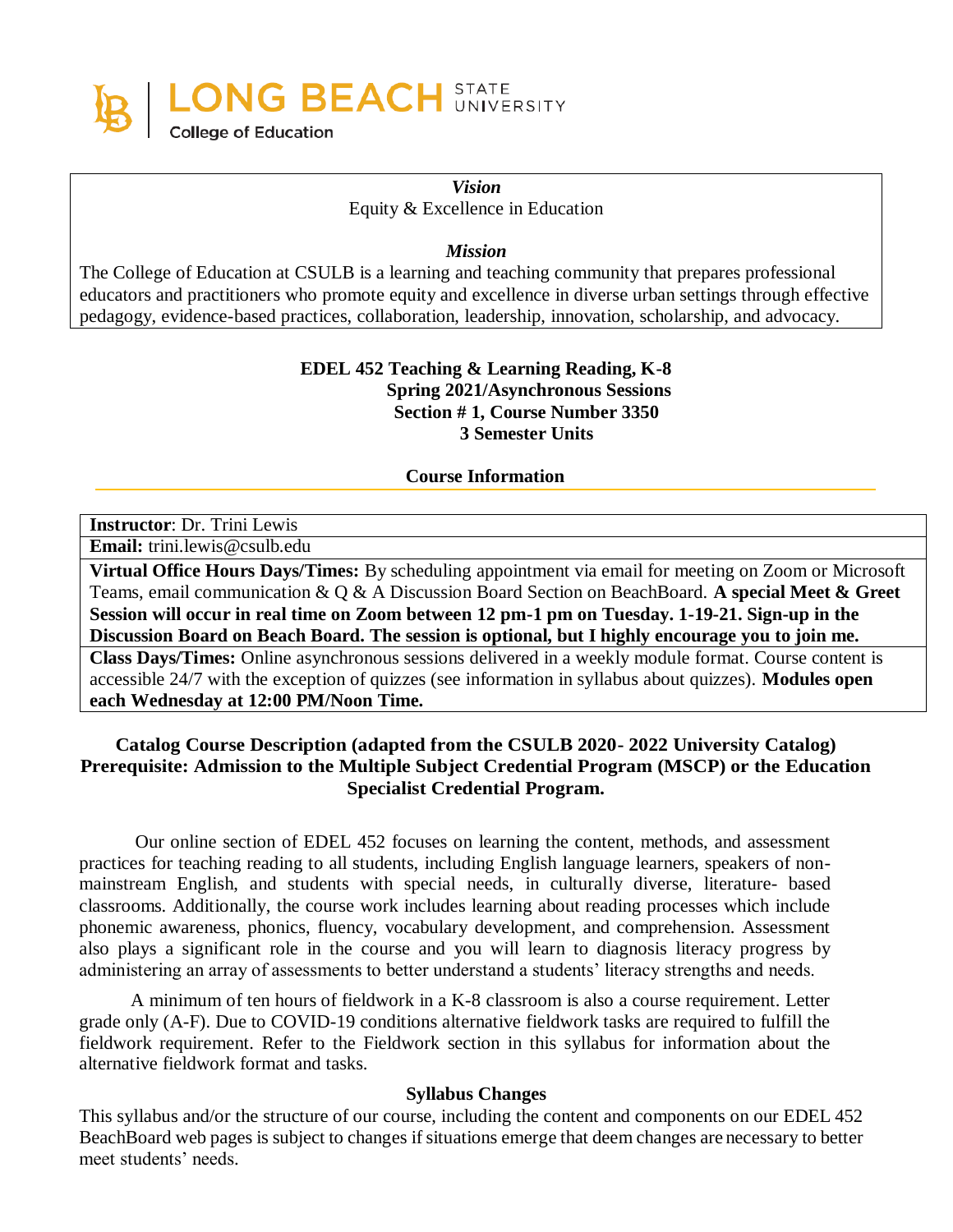### **Student Learning Outcomes and Goals**

The following Student Learning Outcomes (SLOs) are aligned with the Multiple Subject Credential Program SLOs which are based on the Teaching Performance Expectations (TPEs, revised and adopted June 2016); Common Core State Standards (revised March, 2013); and RICA Content Specifications (Domains I-V, revised 2007). Upon successful completion of the Multiple Subject Credential Program, students will demonstrate the following:

### **SLO 1-Lesson Design and Assessment**

- Written lesson plan that is clear, complete, and standards-based (TPE 3.1)
- Lesson plan that includes an appropriate three-part objective (content, level of cognition, proving behavior) (TPEs 3.3, 4.1, 5.8)
- Lesson plan that includes a formative assessment tool and clear plan for summative assessment that allows students to demonstrate mastery in a variety of ways (TPE 3.4, 5.1) Lesson plan that includes a step-by-step approach to the instructional sequence, procedures aligned with the lesson objective and appropriate task analysis (TPE 4.4)
- Include plans for engaging students, modeling, active participation, and checks for understanding (TPE 1.4, 1.8, 3.3, 4.7)
- Lesson plan includes differentiated instruction (materials and/or proving behavior) for English Learners and at least one other identified subgroup at tiers 1 & 2 (TPE 1.4, 1.6, 3.5, 3.6, 4.4, 5.7, 5.8)
- Lesson plan includes opportunities for students to actively think critically and work collaboratively (TPE 1.5, 4.6)
- Lesson goals and instructional strategies are based on student learning needs (TPE 1.1,3.2, 4.2)
- Lesson plan incorporates appropriate and available technology (TPE 3.7, 3.8, 4.7, 4.8)

# **SLO 2-Lesson Implementation and Assessment**

- Lesson is taught in alignment with specified standards (TPE 4.3)
- Objective/Learning Target is clearly communicated to all students (TPE 3.1, 3.2,4.4)
- Materials are prepared and utilized effectively (TPE 4.3)
- Appropriate pacing is used to teach the lesson and monitor for student learning (TPE 1.5, 4.3, 4.4, 4.7)
- A variety of questioning and active participation (overt and covert) strategies are used throughout the lesson (TPE 4.3)
- The results of active participation strategies are used to make adjustments to the instruction (TPE 1.8, 5.1, 5.2)
- Students are engaged in self-assessment (TPE 4.5, 5.3)
- Uses appropriate wait time during questioning  $(1.5, 1.6)$
- Effectively implements appropriate and available technology (TPE 3.7, 3.8, 4.7, 4.8, 5.3)

# **SLO 3-Classroom Management and Environment**

- Teaches, reteaches, or reinforces rules, procedures, and routines (TPE 2.1, 2.2, 2.6)
- Applies appropriate reinforcement techniques throughout the lesson (structure, approximation, extinction, consequences) (TPE 2.3,2.5)
- Effectively implements proactive and positive classroom management techniques (TPE2.1, 2.3, 2.5, 2.6)
- Implements appropriate strategies to maintain student motivation (TPE 1.3, 2.3, 2.5, 2.6)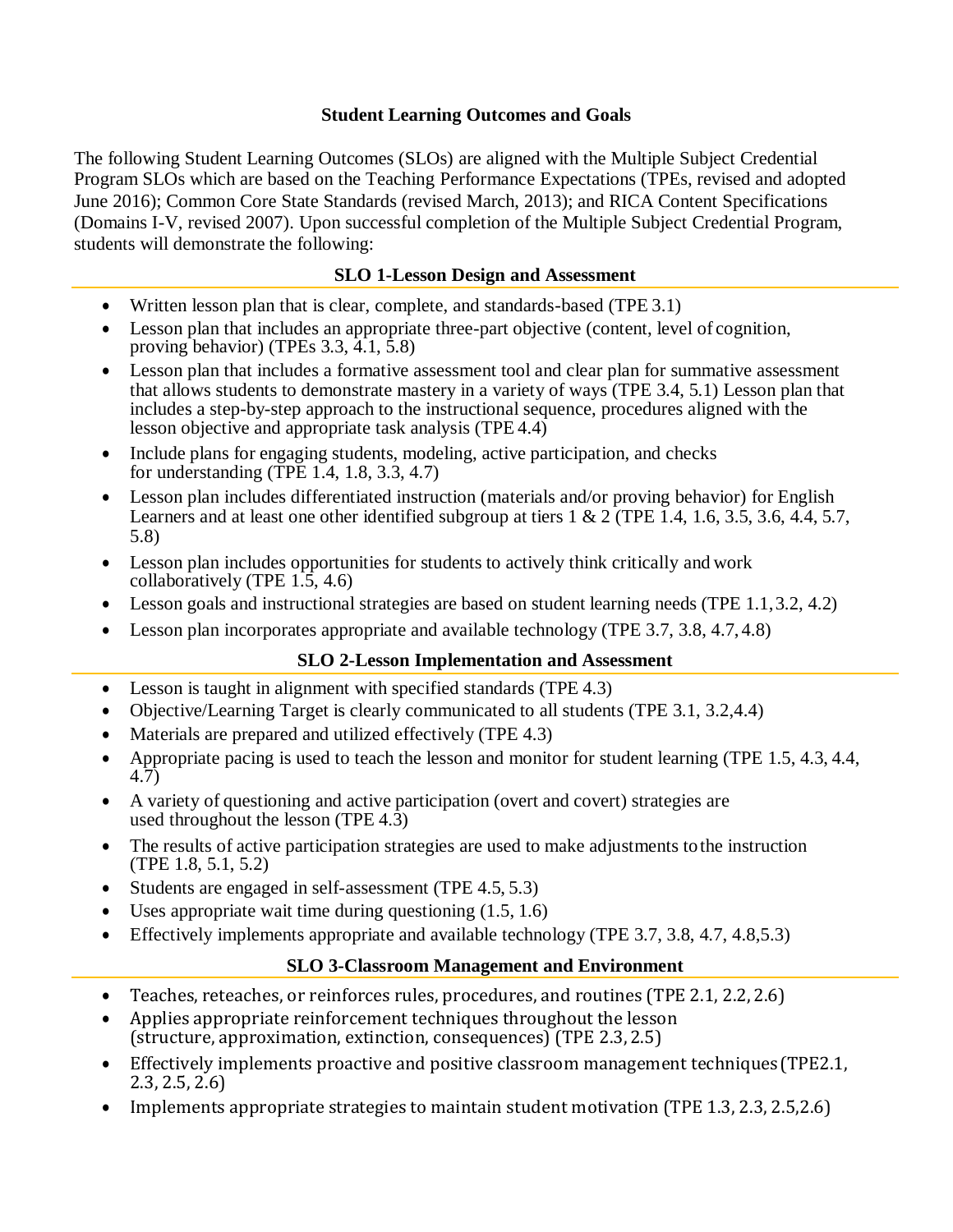### **SLO 4-Professionalism**

- Arrives on-time and prepared to engage in instruction (TPE 6.8)
- Conducts regular reflection on performance (TPE 6.1)
- Establishes professional learning goals (TPE 6.3)
- Learns to communicate effectively and collaborate with all stakeholders (other teachers, administrators, support staff, parents, community members) (TPE 6.4)
- Models ethical conduct of teaching professionals, including use of technology and digital media (TPE 6.5, 6.6)
- Learns how to engage with parents (TPE 1.2, 2.6, 5.5, 6.4) activity: how to show parents how to do a read-aloud

#### **SLO 5-Outline of Subject Matter**

- I. Foundations for Teaching Reading (SLO 1)
	- Historical issues in reading instruction
	- Current issues in reading instruction
	- Theoretical perspectives of teaching reading
	- Teaching all children to read, including English language learners, speakers of nonmainstream English, and students with special needs
	- Lesson plan design

#### II. Structure of the English Language (SLOs 1  $\&$  2; RICA Domain 2)

- Overview of language structure
- Sound-symbol relationships
- Phonology
- Morphology
- Semantics
- **Syntax**
- Relationship between language structure and early reading development.
- Differences in reading and language development among varied linguistic groups (e.g. Spanish and English).
- Implications of language knowledge for developing phonemic awareness and teaching phonics.

#### III. Comprehensive Reading Instruction (SLOs 1, 2 & 3; CCSS Reading Standards for Literature K– 5, Informational Text K–5, & Foundational Skills K–5; RICA Domains 2, 3, 4, &5)

- Comprehensive reading instruction for all students, including English learners and special education students in general education classrooms.
- Foundational skills (print concepts, phonological awareness, phonics and word recognition, and fluency) alphabet knowledge and alphabetic principle.
- Instructional approaches to teaching foundational skills.
- Instructional approaches to teaching vocabulary and academic language.
- Instructional approaches to teaching text structures of literature and informational text, and technology resources with varied levels of text complexity.
- Instructional approaches to teaching comprehension of literature and informational texts, and technology resources with varied levels of text complexity.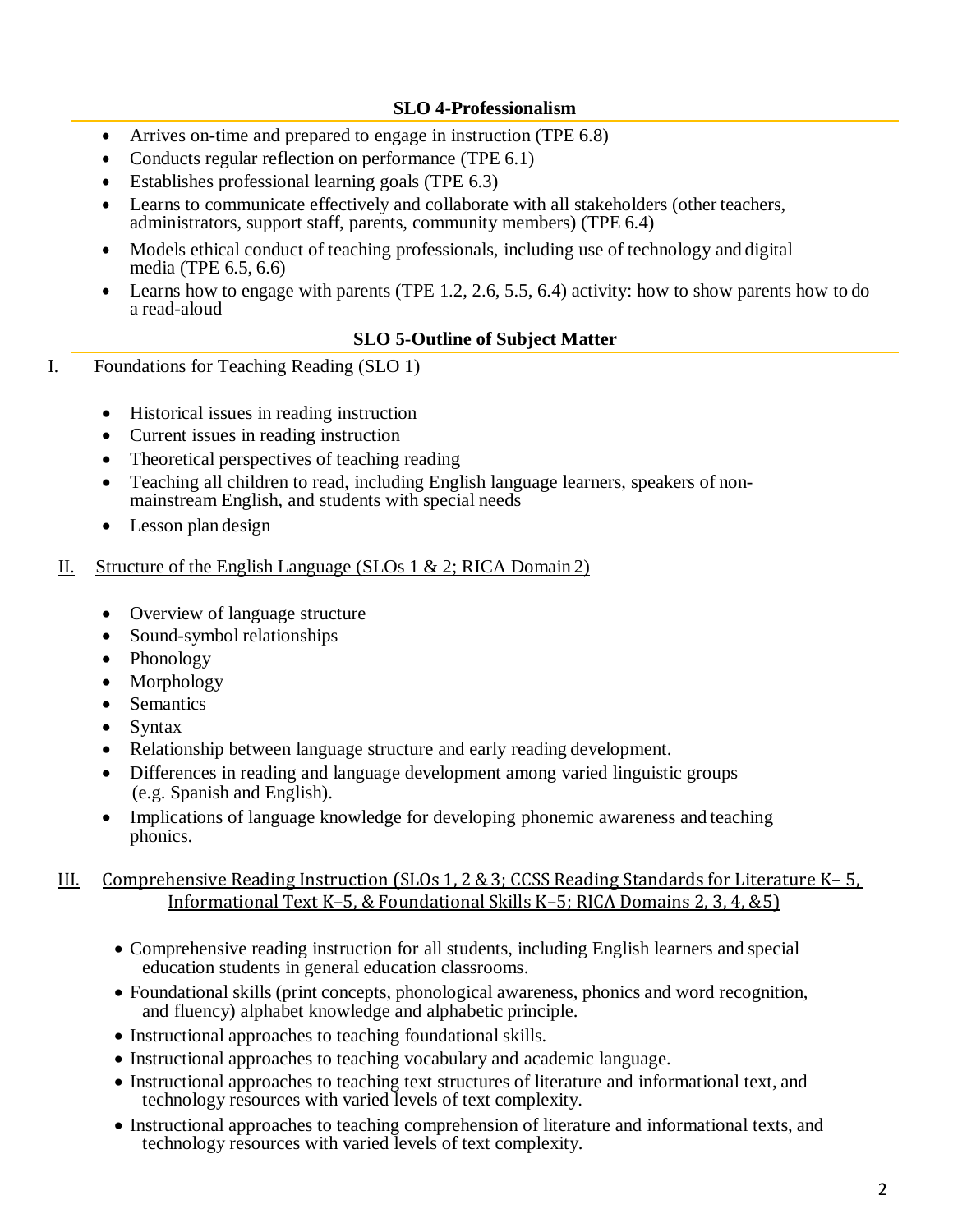- Instructional approaches to teaching reading across content areas.
- Lesson plan includes reflections.
- An appropriate three-part objective (content, level of cognition, and proving behavior).
- Plans for engaging students and maintaining student motivation, modeling, active. participation, and checks for understanding.
- Plans for differentiated instruction for English learners, for students with special needs, and for challenging students.
- Plans for appropriate pacing, monitoring student learning, for adjusting teaching based on student response to teaching, and for student self-assessment. lesson reflection includes a response to the lesson design, implementation (strategies, materials, available appropriate technology, student engagement, pacing, differentiated instruction), and assessment and outcome of student learning.

IV. Assessment, Diagnosis, and Evaluation of Reading Strengths and Needs (SLOs 2; RICA Domains 1, 2, 3, 4, & 5)

- Designing a comprehensive assessment plan for a case study student.
- Reading interests and concepts about reading.
- Foundational skills (print concepts, phonological awareness, phonics and word recognition, and fluency).
- Comprehension of literature and informational text.
- Conducting assessment and analyzing assessment data.
- Planning appropriate instruction based on identified reading needs.
- Writing a case study report that includes background information about the case study student, reading strengths and needs, and targeted instruction to address the needs(i.e., instructional materials, instructional strategies, and ways to monitor student progress).

### V. Instructional Materials for Teaching Children & Adolescents to Read (SLOs 1 & 2)

- Becoming knowledgeable of various genres of children's literature and informational text (including international literature) and different types of texts (e.g., print, non-print) and role that literature and informational text (including technology resources) play in reading instruction.
- Selecting and evaluating instructional reading materials (literature, informational texts, and technology resources)
- Teaching with a wide range of instructional materials.
- Aligning instructional materials with state standards (and district standards if available).
- Adapting instructional materials for students' diverse needs, including English learners' language levels, and special education students' needs.
- Teaching with currently-adopted commercial reading programs in a comprehensive reading program.
- Teaching with literature and informational texts, and technology resources for all learners.

# VI. Professionalism (SLO 4)

Professionalism is an important to becoming a teacher! As a teacher candidate you are expected to demonstrate professionalism in the following ways:

- Display professional courtesy towards all EDEL 452 community members, including the instructor and classmates.
- Maintain good attendance, and observance of due dates for assignments.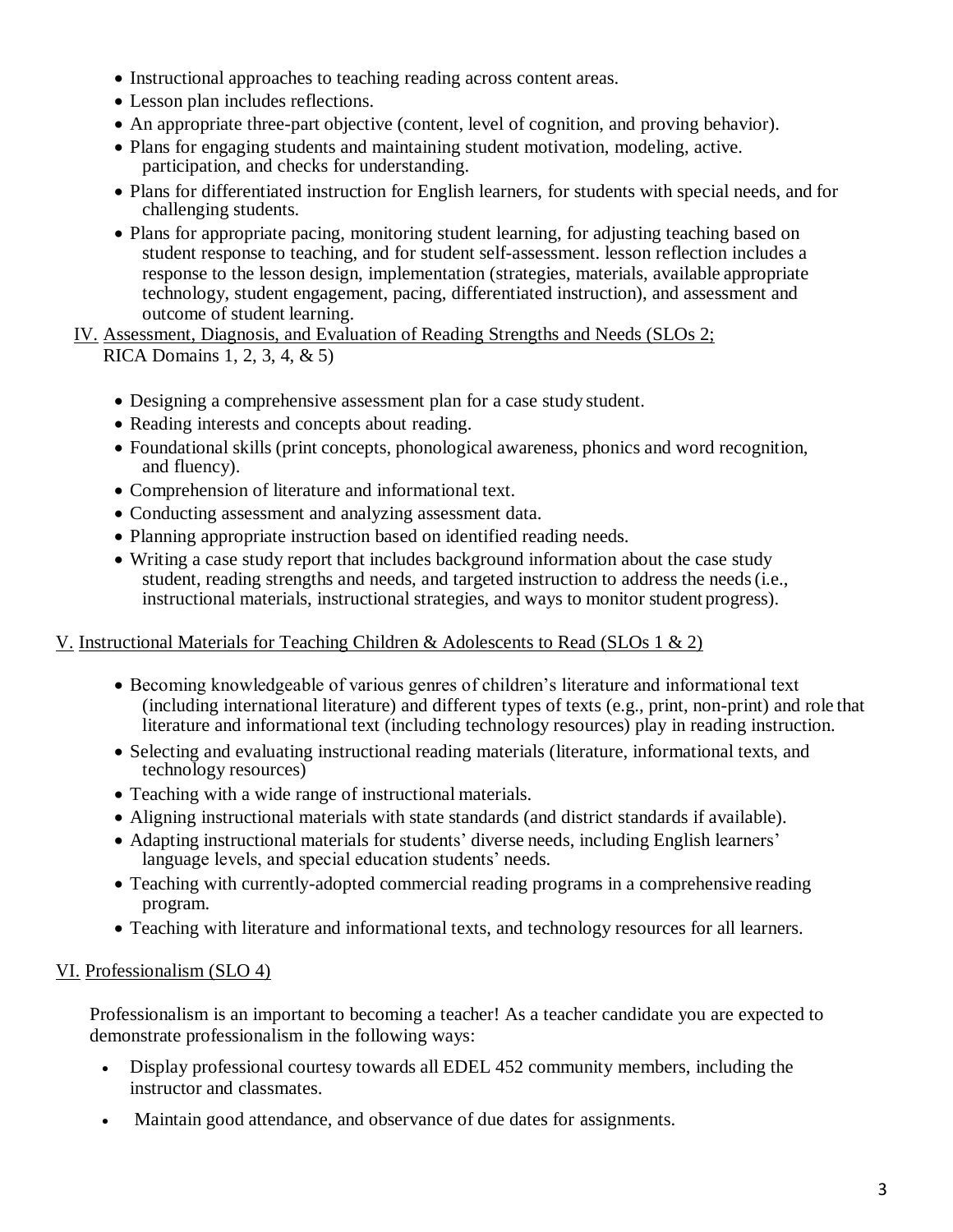- Demonstrate flexibility regarding fieldwork activities, and unanticipated changes in the course calendar orsyllabus.
- Display appropriate demeanor (e.g., oral and written communication), a positive attitude, and awareness of your professional values and biases.
- Conduct regular reflection on lesson planning, teaching and class activities.
- Establish professional learning goals related to the EDEL 452 coursecontent.
- Models ethical conduct of teaching professionals, including use of technology and digital media in lesson teaching.
- Learns how to promote family engagement for supporting children's reading development.

Students in EDEL 452 course are also expected to pay attention to practicing professional dispositions embedded in TPE 6, Developing as a Professional Educator.

TPE 6-2 (adapted)

• Recognize their own values and implicit and explicit biases, the ways in which these values and implicit and explicit biases may positively and negatively affect teaching and learning, and work to mitigate any negative impact on the teaching and learning of students. They exhibit positive dispositions of caring, support, acceptance, and fairness.

TPE 6-6 (adapted)

• Understand and enact professional roles and responsibilities as mandated reporters and comply with all laws concerning professional responsibilities, professional conduct, and moral fitness, including the responsible use of social media and other digital platforms and tools.

If a professional disposition issue emerges related to the professional expectations stated in the Student Learning Outcomes (SLOs) for EDEL 452, 20% of your overall total points for the course will be deducted at the end of the semester from your total point accumulation.

# VII. Clinical 2

Hours completed after program admission, but before student teaching. These hours include fieldwork completed in pedagogy/methods courses. (For Fall 2020, EDEL 452 will complete alternative fieldwork tasks for meeting the required minimum of 10 hours of fieldwork, given COVID-19 conditions.)

### **Required Texts/Course Materials**

- 1. Graves, M.F., Juel, C. J., Graves, B. B., Dewitz, P. (2020). Teaching Reading in the 21st: Century: Motivating All Learners, 6th Edition, Boston, MA: Pearson. (Must be 6th Edition, no exceptions). ISBN-13 978-0-13-519675-5. **The digital version is available for you on BeachBoard through Day1 Digital Access**. You can also purchase the book or rent it through the CSULB bookstore.
- 2. California State Board of Education (2015). English Language Arts/English Development Framework for California public schools. Sacramento, CA: California Department of Education (posted on BB).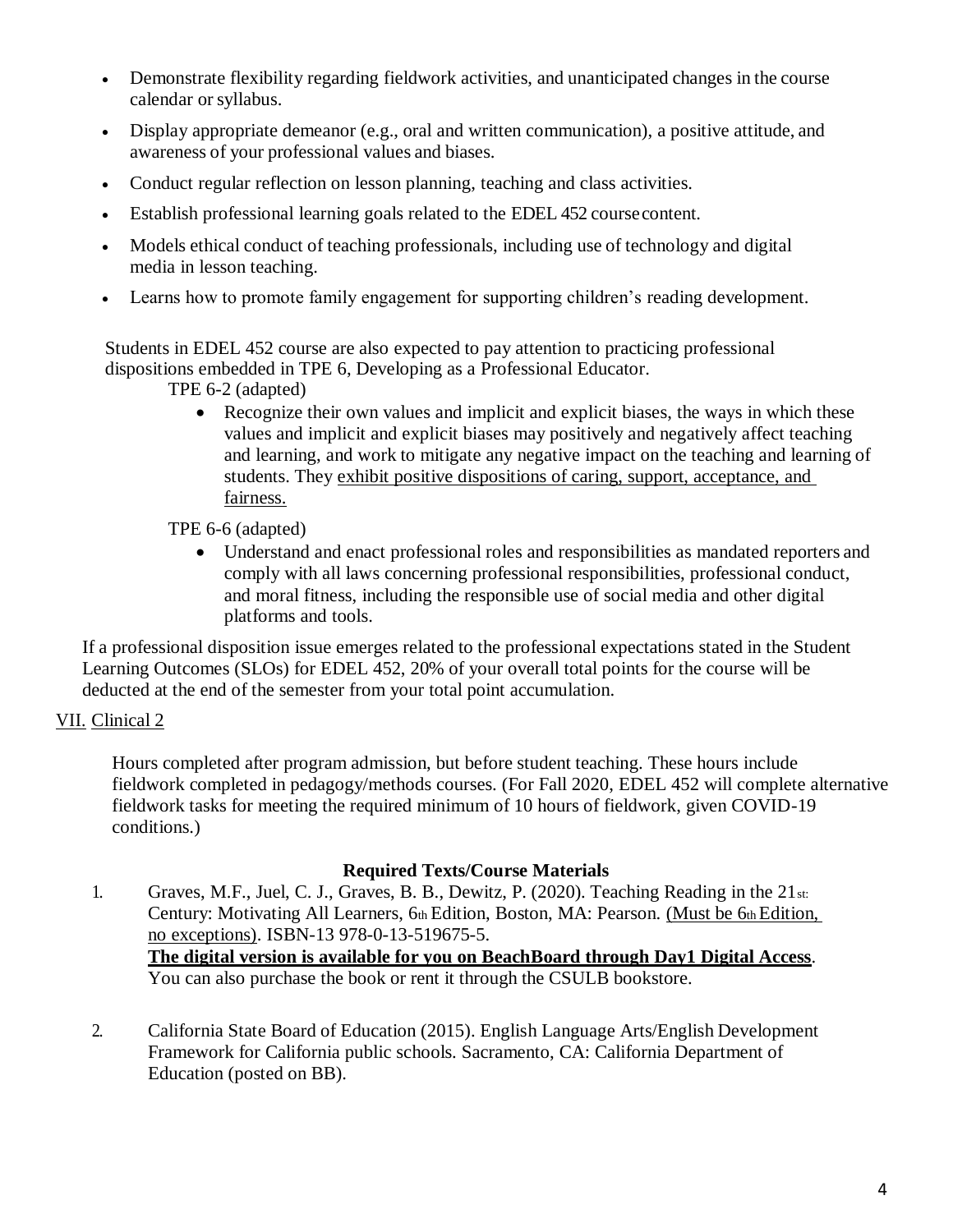### **Highly Recommended**

- 1. RICA website: [http://www.rica.nesinc.com](http://www.rica.nesinc.com/)
- 2. CCTC website at: [http://www.ctc.ca.gov](http://www.ctc.ca.gov/)

When needed, other readings for the course will be posted on BB.

### **The Role of Information Technology for Enhancing EDEL 452 Instruction, Curriculum, & Assessment and Technical Requirements: Mode of Instruction for Our Online Model**

### Wednesday-to-Wednesday Modules

All of our EDEL 452 course content, including curriculum, instruction, and assessment is delivered in an asynchronous online format for you to access 24/7 (except quizzes), and organized into weekly modules that are accessible **Wednesday-Wednesday, 12 pm/noon time.** You will need to complete the assignments and activities by the due dates (see Topic & Assignment Schedule), by each Wednesday, no later than **12:00 PM (noon time**), except for quizzes (see information on Quizzes 1-3, in this syllabus.

It is not possible to complete more than one module a week. Some content is accessible all semester long as menu items that are needed throughout the semester, such as standards, etc.

You will need to access our BeachBoard web pages, Zoom, You Tube, and other websites when required to enhance your understanding of our EDEL 452 course content and/or to complete assignments and course expectations. Important weekly announcements, guidelines and directions for course assignments, and other course related materials will always be posted on a weekly basis on BeachBoard in the notifications/news section.

### Successful online **EDEL 452 students exhibit motivation and are self-directed learners** who:

- Are or learn to be comfortable with accessing and using technology.
- Have clear communication skills.
- Have good time management skills
- Pay close attention and adhere to meeting the deadline due dates for all assignments and tasks
- Contribute to participation activities early in the week, to allow others the opportunity to read, reflect, and respond to posts.
- Schedule time to become oriented and to learn the course design and tools.
- Are open minded and flexible.
- Have patience and a sense of humor with technology!
- Seek assistance from support resources, and assist others in the course.
- Read the syllabus, and any other course material, carefully and ask for clarification from the professor when needed.

### **Assistive Technology**

In keeping with the CSU Assistive Technology Initiative, this syllabus and the majority of our course materials are posted on BB in a PDF format to facilitate accessibility for all students.

### **Minimum Expectations for Accessing and Using Technology**

Our course is conducted entirely through using online learning formats. You will need to access our course content, material and activities on BeachBoard and you are required to participate in all asynchronous class sessions as organized in our weekly modules.

A minimum level of technical competence is required for completing ouronline assignments,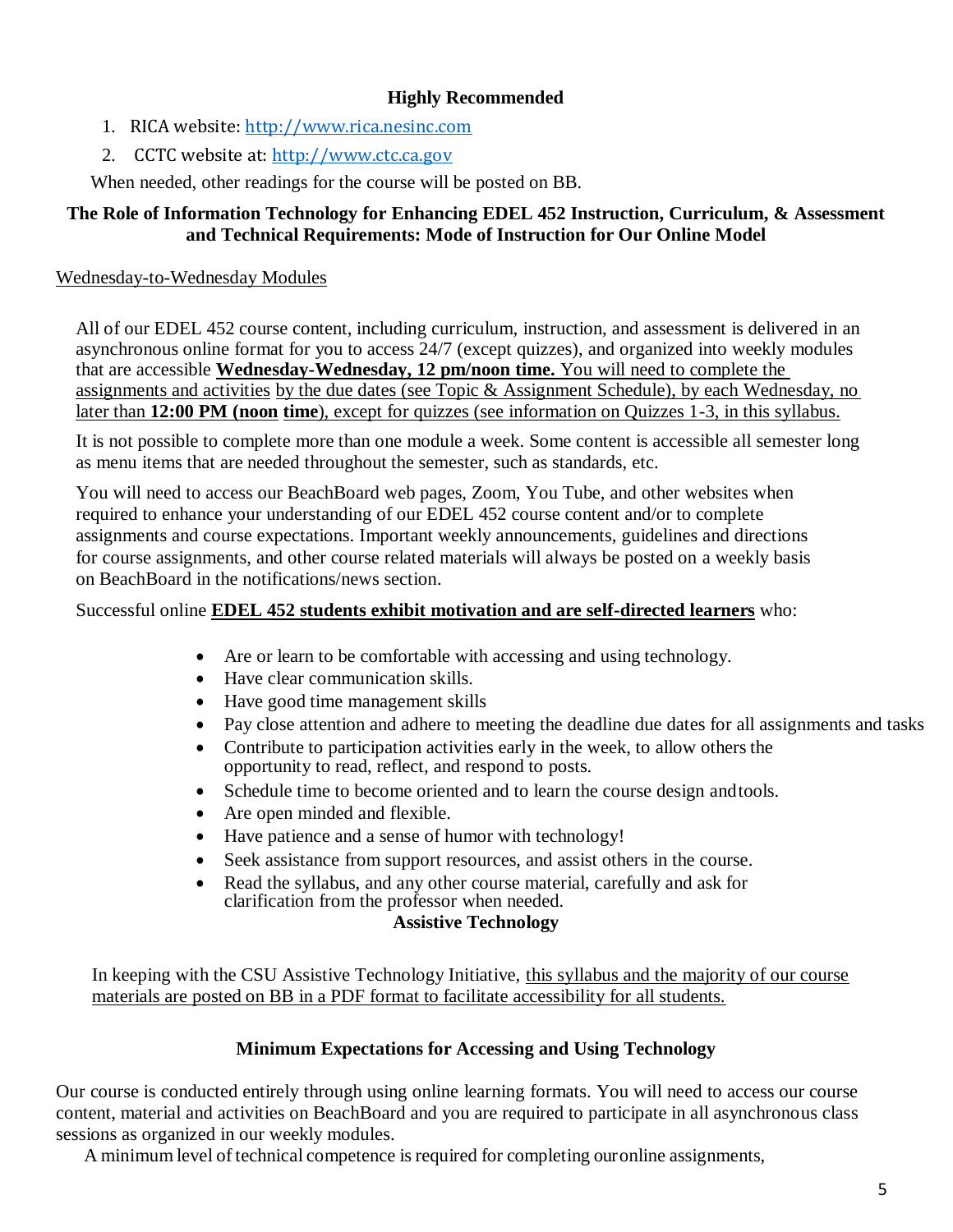activities, or quizzes. You are expected to access and utilize the following technology:

- Connect and navigate the internet using a web browser to access BeachBoard, You Tube, Zoom, as well as other web sites when needed.
- Send and receive e-mail with attachments.
- Word process all assignments including copying, cutting, pasting, opening, saving, and managing files. No handwritten assignments are permitted except.
- Upload and scan attachments to web site platforms, such as BeachBoard.
- Compress and/or upload audio/video/document files to web sites, when needed.
- Utilize Smartphone or video camera when needed.

### **Minimum Computer Requirements**

- Windows or OS Operating System
- Browser: Firefox, Google Chrome, or Safari
- Internet Connection: DSL or Cable
- Built-in or External Peripherals: Microphone and/or Webcam
- Software: PDF Reader, Word (Software is free to all registered students at the CSULB Software Depot. You can learn more about how to access the free software

at[:http://web.csulb.edu/divisions/aa/academic\\_technology/ats/software/](http://web.csulb.edu/divisions/aa/academic_technology/ats/software/)

• Plugin: Java, Shockwave/Flash Player (Plugins are free at Adobe website)

# **BeachBoard Access & Support**

If you experience a technical issue during an online activity or assignment, please access one of the support resources in this syllabus or posted on BB. Also, please email me immediately so that I can troubleshoot the problem and provide you with advice, if needed.

There are a number of support services to assist you with using technology for the course.

You call BeachBoard support at (562) 985-4959, or email them at [helpdesk@csulb.edu.](mailto:helpdesk@csulb.edu)

You can also access the BeachBoard Student Help Web Page at: [http://www.csulb.edu/divisions/aa/academic\\_technology/itss/beachboard/help/students/index.html](http://www.csulb.edu/divisions/aa/academic_technology/itss/beachboard/help/students/index.html)

# **Department and University Facilities & Resources to Support Technological Access**

CSULB is expected to provide an in-person computer lab in the University Student Union during 2020-21 and the opportunity to borrow laptops and/or wi-fi hotspots, if needed. The university sent you a communication directly regarding accessing these resources.

# **Course Communication on BeachBoard & Your Email Address**

BeachBoard is used to make announcements, communicate information, post assignments with corresponding due dates, and discuss course-related topics. It is your responsibility to always use your CSULB email account for all course related business. If your email address is not the one you frequently access or is incorrect there will be a delay in you receiving our course information, or you might not receive it at all. Therefore, it is imperative that you ensure that your BeachBoard account is set to use your university campus email account. For assistance, contact the CSULB Technology Help Desk at the phone number in the section above entitled BeachBoard Access & Support.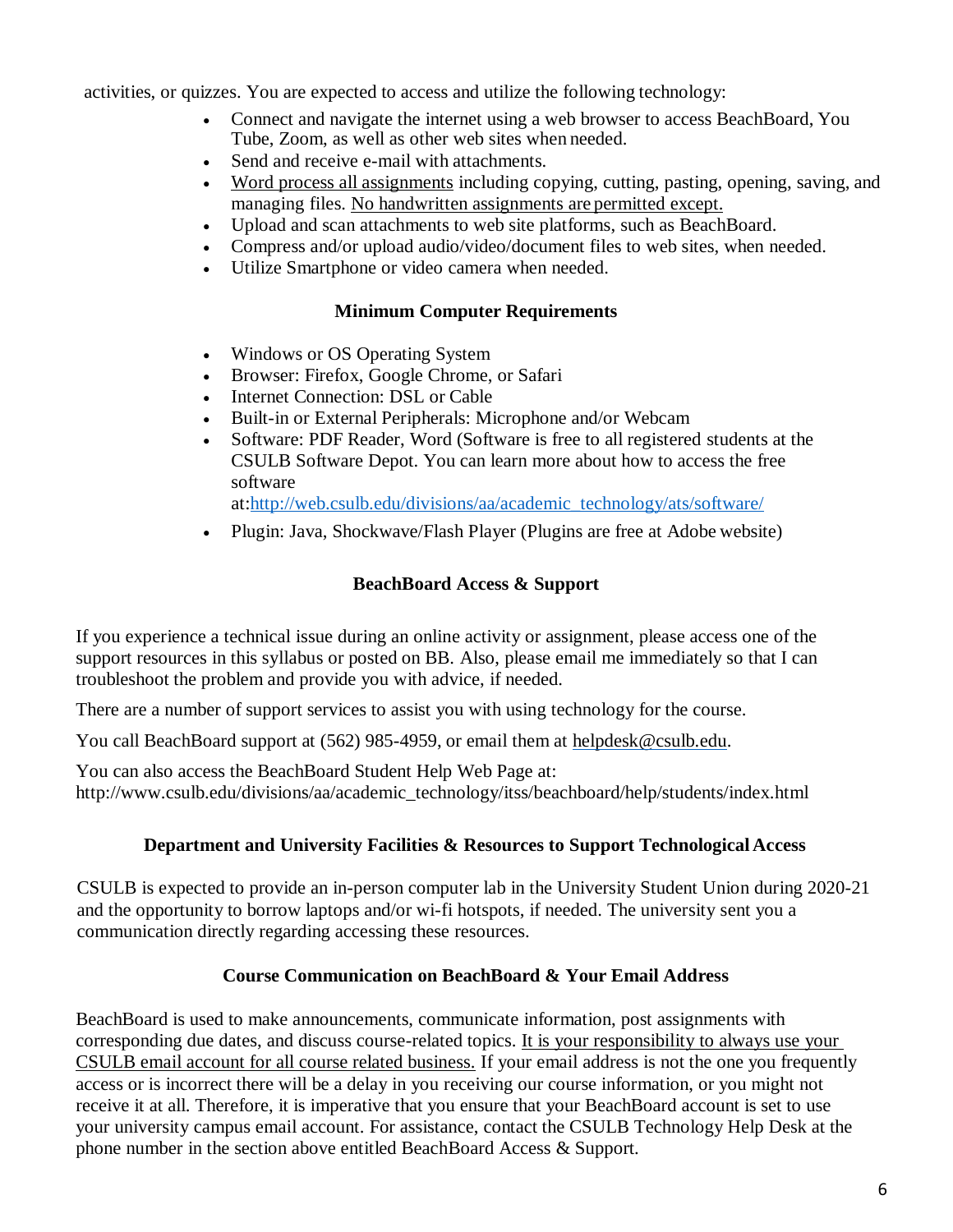Please remember to check your CSULB email accounts a minimum of once per week to receive our course important communications. Email and notices will only be sent to your CSULB email account.

To ensure the effectiveness and success of our online course, please note the following:

(b) I will communicate with you via email sent from BeachBoard or my CSULB email account, when needed. You need to communicate with me using CSULB email and/or through BeachBoard, when needed;

(c) You online participation will be assessed and graded according to the guidelines for the assignments that are posted on BeachBoard;

- (d) I will monitor all course online activities as recorded on BeachBoard (BeachBoard provides and saves a digital print of your online course activities);
- (e) The standards of appropriate online behavior are requiredto be maintained according to the guidelines in this syllabus and for each assignment;

(f) A minimum level of technical competence is required for participating and completing online assignments, activities, or quizzes.

# **Posting Questions on BB/ Q&A Forum, Email, & Phone Appointments**

If you have a question, it can be frequently answered by reviewing the information in this syllabus i and/or reading the guidelines for the assignments and activities posted on BeachBoard. If your question can't be answered by reviewing the syllabus or the guidelines for the assignments, then please post your question in the Q & A section on the BeachBoard Discussion Board. I address questions posted with a timely response within a 24 hour time frame, Monday-Thursday, 1 pm-4 pm. Posing questions will not only help you, but benefit your classmates who might also have the same question! Anyone in our course can also respond to the questions posted in the Q & ADiscussion Board Forum.

Your questions or comments are accessible to me and everyone in the course. Thus, to maintain your confidentiality, questions of a personal nature should be sent to my CSULB email address noted on the first page of the syllabus. If you need to arrange an appointment, email me first to request either a Zoom or Microsoft virtual meeting.

# **Policies for Assignments & Quizzes & Late Submissions**

All assignments must be uploaded into the appropriate Dropbox on BeachBoard. **Please do not email me your work or it will be returned for you to submit into the Dropbox.**

Specific instructions for completing all of your assignments will always be posted on BeachBoard when necessary. Your completed assignments must follow the required guidelines, or the work will be returned for revision. If work is returned for revision is not revised for a resubmission you will experience a 20% deduction from the total possible points for the assignment.

- All of your written assignments must be word processed using Microsoft Word software in 12 point font and legible or converted to a PDF format. **Assignments not word processed using a Microsoft Word or PDF format will not be accepted and returned for revision in a Word format.**
- Remember to proofread all of your assignments—check for correct spelling and grammar. If your assignment has an abundance of errors related to spelling and grammar that impede my understanding of your ideas, youwilllosepoints atmy discretion depending on the severity of the issues.
- **Please make sure that your full name, the course number, the semester, and the date always appear in the upper right corner to avoid having the assignment returned to you to complete the information.**
- Assignments are either text or point scored.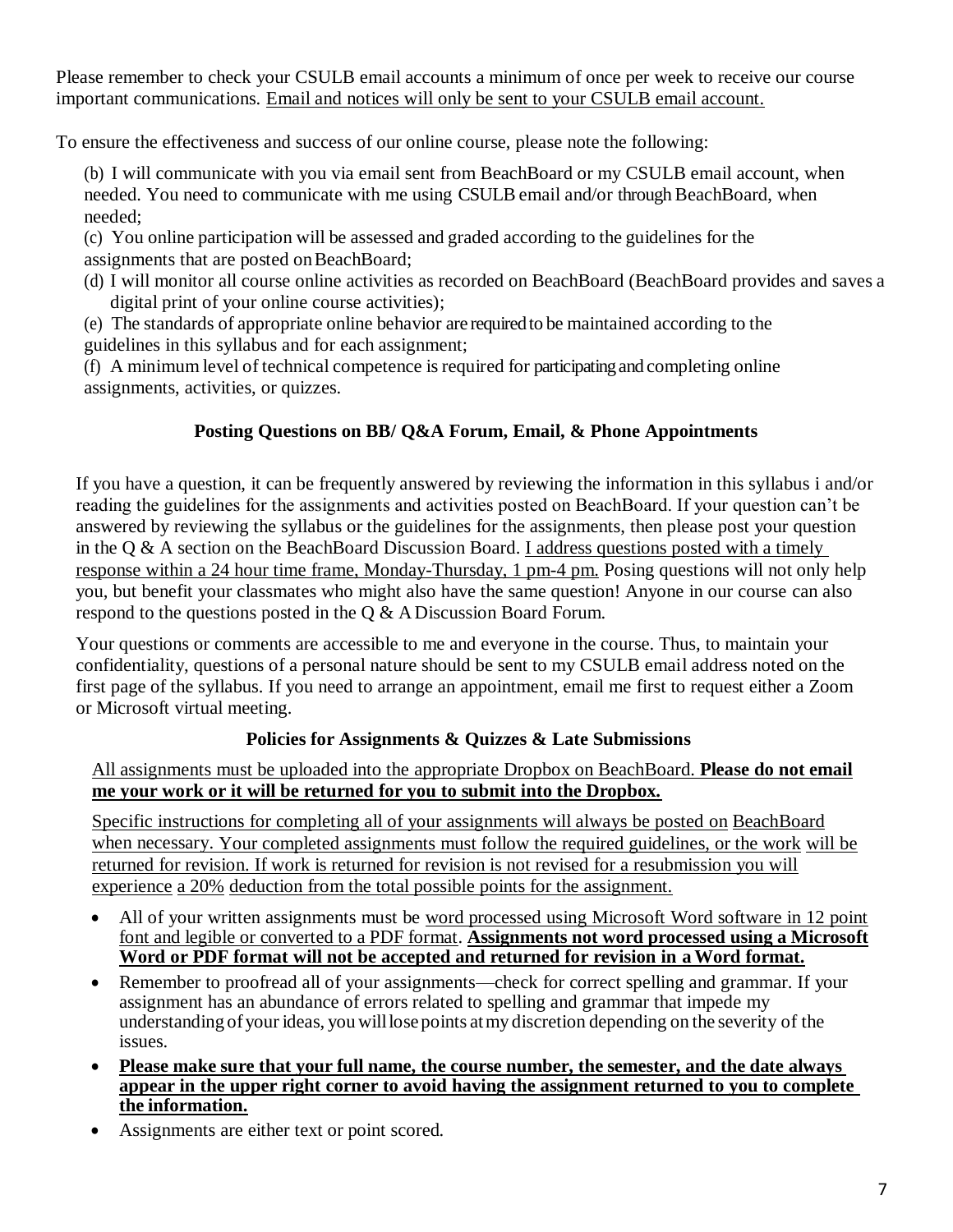#### Text Scored Assignments (S/U)

If a text scored assignment is not uploaded on time by Wednesday, 12:00 pm/noon time, **you will lose 10% of your total points earned in the course for each day your assignment is late. Assignments turned in after 7 days will receive zero points and will not be accepted.** The 10% point loss for text scored assignments is deducted at the end of the semester. Text scored assignments are scored with an S- Satisfactory score, if a U-Unsatisfactory score.

#### Point Scored Assignments

If a point scored assignment is not uploaded on time by Wednesday, 12:00 pm/noon time, **you will lose 10% of the total possible points for each day the assignment is late. Assignments turned in after 5 days/Monday-Friday will receive zero points and will not be accepted.** 

#### Late Submission Policy only for Unforeseen Circumstances

If an assignment needs to be turned in late due to unforeseen circumstances, please notify me by email ASAP and provide me with a written explanation detailing the reason for the need to submit work late. The explanation should include: (1) the reason that prevents you from completing the assignment; and (2) the new date when you will turn in the assignment and no later than 5 days/Monday-Friday. The new date should be within 5 days of the original due date. **If the assignment is turned in after your new due date, then you will lose ten percent of the total points accumulated in the course for each day your assignment is late, unless there is new compelling information that can be submitted with documentation.**

Email submissions of late work are not reviewed or graded. There are no exceptions to this policy. All late work must be uploaded into the relevant BB Dropbox or posted on the Discussion Board depending on the assignment requirements.

#### **Information about Quizzes 1-3**

In this course you will need to complete 3 quizzes as noted in the Topic and Assignment Schedule in this syllabus. If you miss taking one quiz you will receive 50% of your lowest quiz score. The points for the missed quiz will be posted after quiz 3. If you miss more than one quiz, you will receive zero points for each missed quiz with no opportunity for making it up or completing an extra credit assignment. You will need to log onto to BeachBoard to complete each timed 30 minute quiz. Quizzes will be accessible for a 24 hour period to complete, beginning on the last Wednesday 12:00 PM (noon time) session of a module until the next day on Thursday at 12:00 PM (noon time).

Each quiz consists of a total of 20 multiple choice items for a total of 10 points per quiz. The quizzes are based on the course text and class lectures. You will have 30 minutes to complete each quiz. After completion, you will receive your score and the correct answers for any incorrect test items. The quizzes are very useful in preparation for the RICA Exam. You need to complete the reading of the text and listen to the lectures to do well on the quizzes. You cannot pass the quiz by simply listening to my Power Point Video Lectures. I highlight the key concepts in the videos and leave details and other information for you to read on your own. In the videos, at times, I also enhance the information in the text.

#### **Fieldwork Experiences**

• The fieldwork (FW) experiences are to enhance your understanding of lesson plan design that is informed by analyzing children's literacy assessment results to determine strengths and challenges in reading development. Given our COVID-19 learning environment in our public schools you will not be able to complete your fieldwork in a public school classroom. Therefore, all FW will be completed using an alternative FW approach that includes writing FW Log reflections to demonstrate your understanding of the purpose of a literacy assessment, how to administer the literacy assessment, and viewing a teacher's approach with using the assessment and how to analyze the assessment results. Please note the FW reflections are separate assignments from the lesson plan reflections.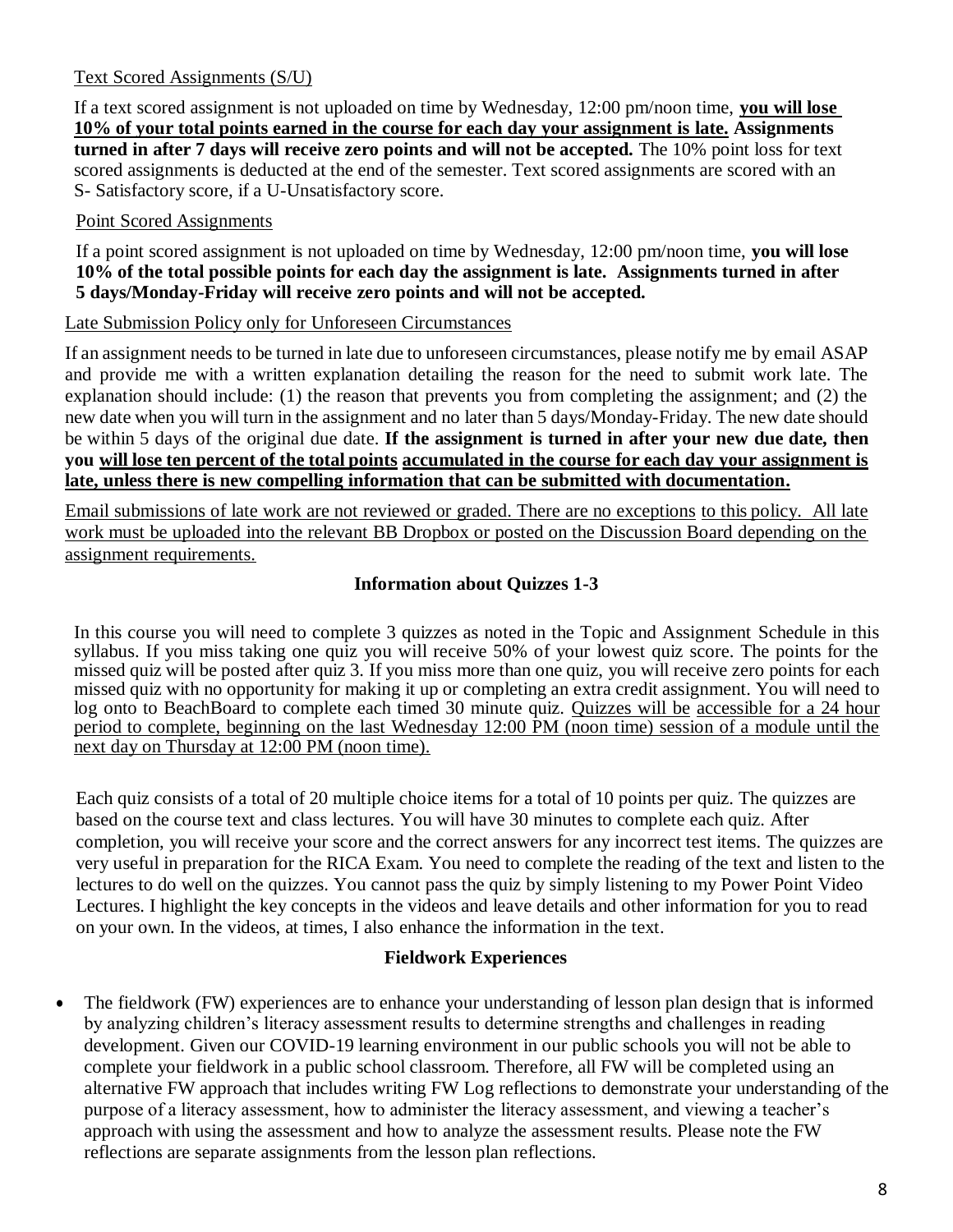- Your alternative fieldwork experience includes receiving data of a child's literacy assessment to analyze in fieldwork reflections, the case study report and data table, and for completing lesson plans and lesson plan reflections, as well as other related activities. These assignments comprise your 10 hours of alternative fieldwork for meeting the California state requirements governing your MSCP credential program. The child, Tyler will be referred to as our case study student. Tyler exhibits reading behaviors that indicate literacy strengths and challenges according to data results from the following 8 FW assessments.
	- 1. Reader's Interest Survey Narrative(RIS)
	- 2. Yopp-Singer (Y-S)
	- 3. Letter Identification
	- 4. Concepts about Print Assessment(CAP)
	- 5. San Diego Quick Assessment (SDQT)
	- 6. Fluency Assessment
	- 7. Running Record (RR)
	- 8. Retelling

You will need to confirm your completed 10 alternative fieldwork hours on the CSULB/CED S4 webpage. Procedures for the S4 system are directly emailed to you by the Office of Clinical Practice.

### **CSULB Policies & Student Support Services**

### **Plagiarism/Academic Integrity Policy**

There is zero tolerance for cheating, plagiarism, or any other violation of academic integrity in this course. Work submitted is assumed to be original unless your source material is documented using proper citations. Using the ideas or words of another person, even a peer or a web site, as if it were your own, constitutes plagiarism. It is your responsibility to review the University policy on [Cheating and Plagiarism](http://catalog.csulb.edu/content.php?catoid=5&navoid=369&cheating-and-plagiarism) that governs your participation in courses at CSULB.

### **University Withdrawal Policy**

Class withdrawals during the final 3 weeks of instruction are not permitted except for a very serious and compelling reason such as accident or serious injury that is clearly beyond the student's control and the assignment of an Incomplete grade is inappropriate (see [Grades\)](http://www.csulb.edu/depts/enrollment/student_academic_records/grading.html). Application for withdrawal from CSULB or from a class must be filed by the student [online,](https://www.csulb.edu/student-records/dropping-and-withdrawing) whether or not the student has ever attended the class; otherwise, the student will receive a grade of "WU" (unauthorized withdrawal) in the course. View the CSULB guidelines on [Dropping and Withdrawal](https://www.csulb.edu/student-records/dropping-and-withdrawing#%3A~%3Atext%3DPolicy%2Cafter%20separation%20from%20the%20university) for more detailed information.

### **Special Needs Accommodations**

Students with disabilities who require reasonable academic accommodations are strongly encouraged to register with the Bob Murphy Access Center (BMAC) each semester. Students must submit supporting disability documentation to BMAC and provide faculty of any BMAC verification of accommodations as early in the semester as possible. BMAC is located in the Student Success Center, Room 110 and may also be reached by phone at (562) 985-5401 or via email at [bmac@csulb.edu.](mailto:bmac@csulb.edu)

During this time of COVID-19, if you have any condition that prevents you from attending class in-person or wearing a face covering/mask, please contact BMAC at [bmac@csulb.edu](mailto:bmac@csulb.edu) for reasonable accommodations.

#### **Student Support Services**

The Division of Student Affairs has prepared a helpful guide, [Student Resources During COVID-19.](https://rb.gy/ql7w8j) A full list of student support services is also available on the [Programs and Services](http://web.csulb.edu/divisions/students/programs.html) website. All units and programs are offering services, primarily in a virtual format; visit individual websites for up-to-date contact information.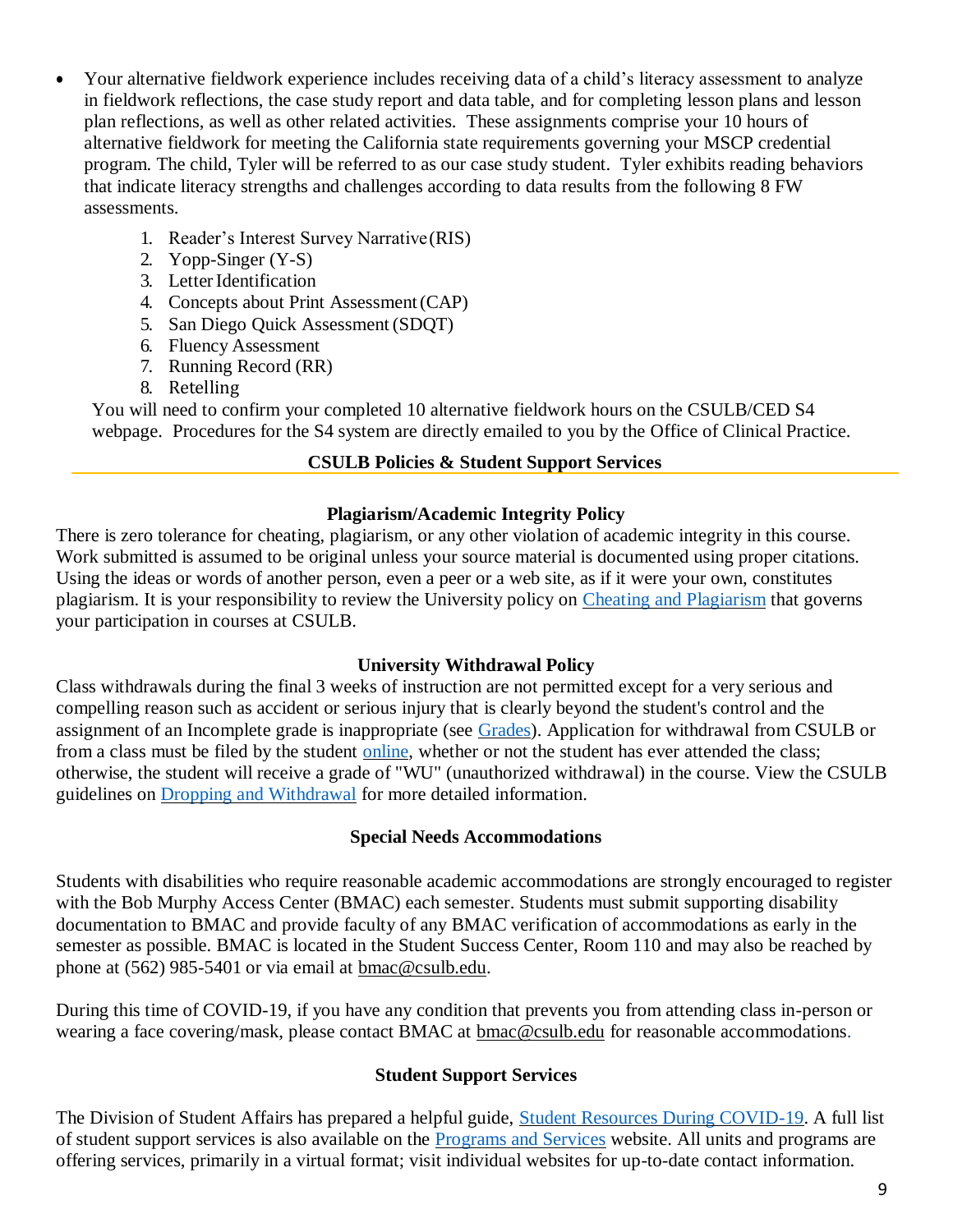Students who are facing challenges resulting in housing and/or food insecurity are urged to contact the [Basic](http://web.csulb.edu/divisions/students/basic_needs_program/index.html) [Needs Program.](http://web.csulb.edu/divisions/students/basic_needs_program/index.html) Students may also email [supportingstudents@csulb.edu](mailto:supportingstudents@csulb.edu) or call (562)985-2038.

| <b>Course Assignments &amp; Assessments with Total Possible Points</b>                                                                                                                                  |                                |  |
|---------------------------------------------------------------------------------------------------------------------------------------------------------------------------------------------------------|--------------------------------|--|
| <b>Course Assignments &amp; Assessments</b>                                                                                                                                                             | <b>Possible Points</b>         |  |
| Quizzes 1, 2 $\&$ 3-online sessions (SLO 5)                                                                                                                                                             | $30(3 \times 10 \text{ pts.})$ |  |
| Phonemic Awareness/Phonics/Word Analysis Lesson Plan using<br>Narrative Text, & Reflection (Fieldwork-Standard 13 & 14;<br>TPEs 1, 2, 4, 5,6, 7, 9, 10 (SLOs 1, 2, 3, 4, & 6, LP=10 pts./Rfl. = 5 pts.) | $15$ pts.                      |  |
| Mini-differentiation Lesson Plan Using ELD Framework & Reflection.<br>Planned, but not taught. $(LP-5)$ pts./Rfl.=5)                                                                                    | 10 pts.                        |  |
| Comprehension Lesson Plan using Informational Text, &<br>Reflection-Planned, but not taught utilizing relevant FW Assessment Data<br>(Fieldwork-Standard 13 $&$ 14;                                     |                                |  |
| TPEs 1, 2, 4, 5,6, 7, 9, 10 (SLOs 1,2,3,4, & 6, LP=10 pts./Rfl.=5)                                                                                                                                      | $15$ (pts.)                    |  |
| Syllabus Acknowledgement Form, MSCP Admission Letter                                                                                                                                                    | S/U                            |  |
| Brief Intro Video Posted in DB/BB                                                                                                                                                                       | 5                              |  |
| Case Study Report & Data Table – $CSR$                                                                                                                                                                  | 20                             |  |

(TPEs 1, 3, 4, 6, 7, 8, 9, Standards 13, & 14, SLO 5)

All 8 assessments (SLO 5) need to be utilized for completing the CSR or you will not receive credit for your case study report and for completing your lesson plans and alternative fieldwork activities. If the fieldwork activities are not completed, you will you NOT receive a grade for the class. The successful completion of fieldwork is a California state requirement for your credential. If you receive an unsatisfactory on any of the following assessments, you must revise the assessment

|           | <b>Total Possible Points</b>                                                                                                  | 160 |
|-----------|-------------------------------------------------------------------------------------------------------------------------------|-----|
| $\bullet$ | Final Course Reflection/Farewell Posting                                                                                      | 5   |
| $\bullet$ | Final Exam/Signature Assignment<br>(Fieldwork-Standards13 & 14; TPE 1, 2, 3, 4, 5, 6, 7, 9, & 10 and<br>SLOs 1, 2, 3, 4, & 6) | 20  |
| $\bullet$ | Fieldwork Log Reflections (8 x 5 points/SLOs 1-6)                                                                             | 40  |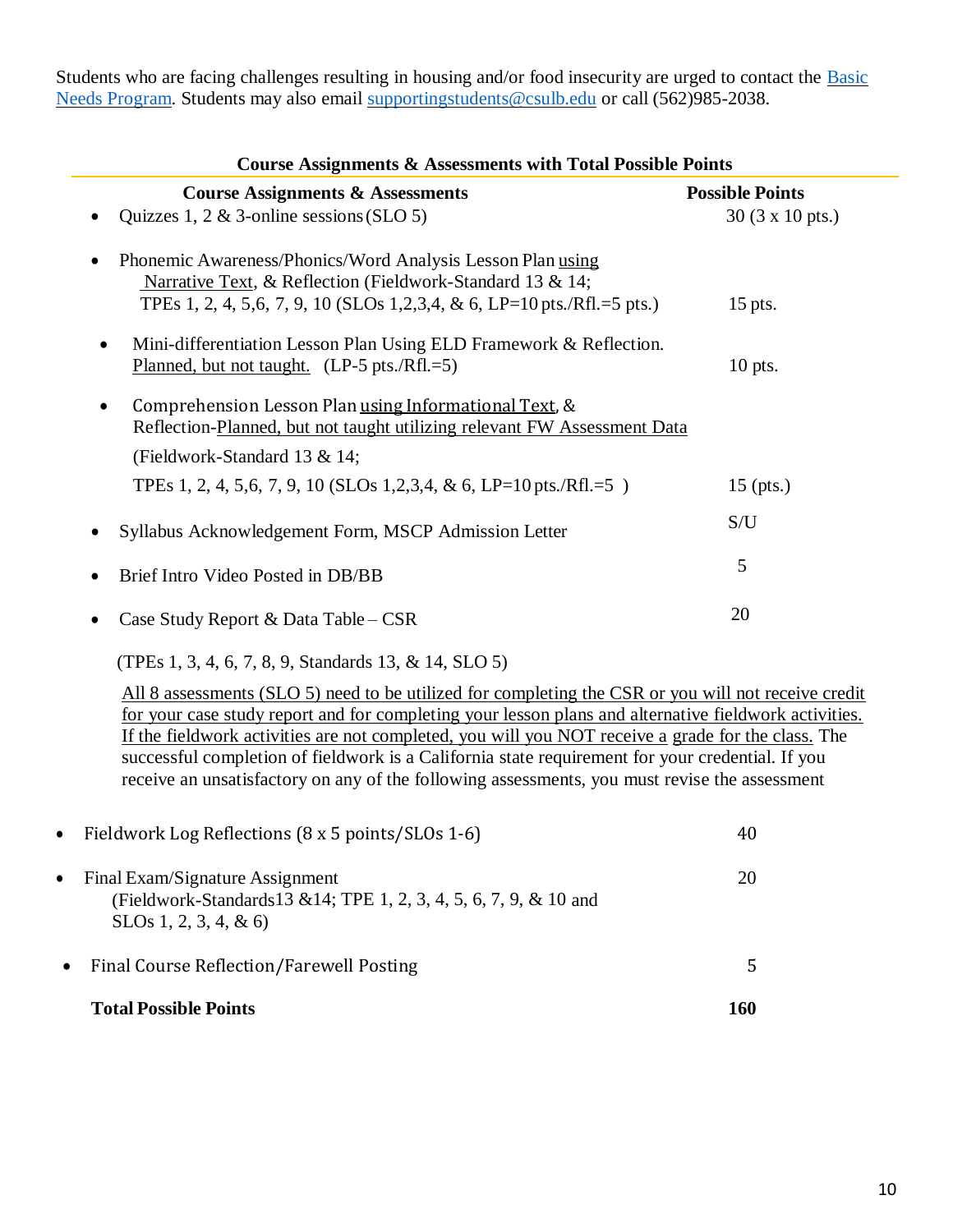**Definitions of Grades** (Adapted from the CSULB General Catalog 2020-21)

### A=160-144

Performance of the student has been at the highest level, showing sustained excellence in meeting all course requirements and exhibiting an unusual degree of intellectual initiative. B=143-127

Performance of the student has been at a high level, showing consistent and effective achievement in meeting course requirements.

### $C=126-110$

Performance of the student has been at an adequate level, meeting the basic requirements of the course.

 $D=109-93$  Performance of the student has been less than adequate, meeting only the minimum course requirements

F=92 and below Performance of the student has been such that minimal course requirements have not been met.

For further information regarding academic regulations pertaining to final course grades, grading procedures, final assessments, withdrawals, incompletes, educational leaves, etc. please refer to the CSULB Catalog, 2020-2021. You can access the relevant information at:

[http://www.csulb.edu/divisions/aa/catalog/current/academic\\_regulations/part\\_one\\_definitions.html](http://www.csulb.edu/divisions/aa/catalog/current/academic_regulations/part_one_definitions.html)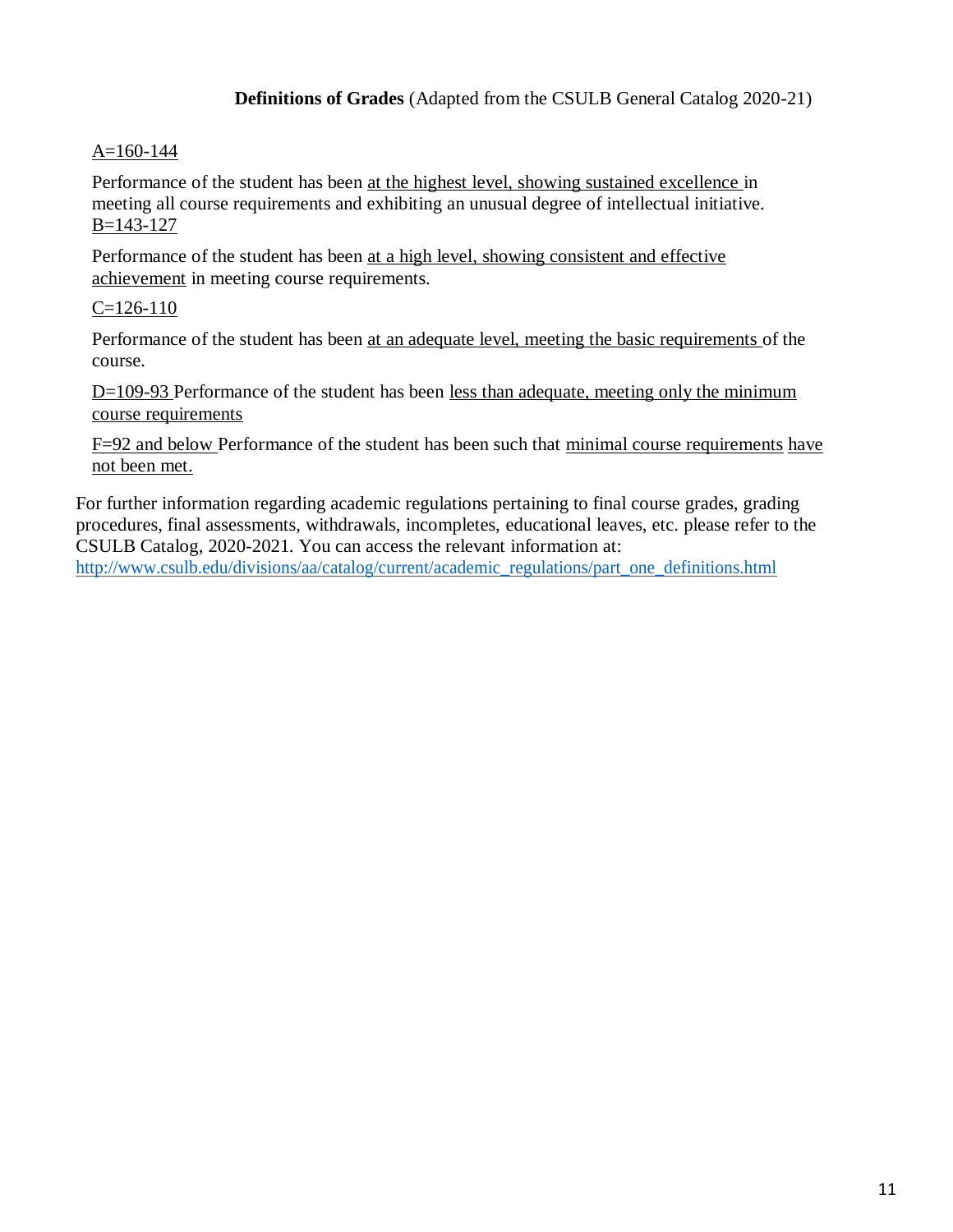| <b>Module</b><br><b>Weeks/Dates</b><br>Wed.to Wed.              | <b>Key Topics</b>                                                                                                                                                                                                                                                                                                   | <b>Student Assignments/Due Dates</b><br>(All assignments are due at the end of the<br>Weekly Module date, except for quizzes.)                                                                                                                                                                                                                                                                |
|-----------------------------------------------------------------|---------------------------------------------------------------------------------------------------------------------------------------------------------------------------------------------------------------------------------------------------------------------------------------------------------------------|-----------------------------------------------------------------------------------------------------------------------------------------------------------------------------------------------------------------------------------------------------------------------------------------------------------------------------------------------------------------------------------------------|
| Wk1<br><b>Module 1</b><br>$1 - 20$<br><b>To</b><br>$1 - 27$     | Overview of the Course-Syllabus<br>$\bullet$<br>What theories influence our<br>literacy development?<br>What are Processes of Reading?<br>Reading Proficiency of Today's<br>$\bullet$<br>Students & Components of Today's<br>& Tomorrow's Literacy Curriculum<br><b>Fieldwork Log Reflections</b><br>S <sub>4</sub> | (1) Read Syllabus & Course<br>Learning Outcomes; (2)<br>Read Chapter 1-Reading and<br>Learning to $Read;(3)$<br>Complete syllabus<br>acknowledgment form; (4)<br>Self-intro Video.<br>Due: MSCP<br>$\bullet$<br><b>Admission Letter</b><br><b>Due:</b> Syllabus<br>$\bullet$<br>Acknowledgement<br>Form<br>Due: Brief self-introduction<br>video you need to post in the<br>Discussion Board. |
| Wk <sub>2</sub><br><b>Module 2</b><br>$1 - 27$<br>To<br>$2 - 3$ | <b>Instructional Principles.</b><br>$\bullet$<br><b>Historical Overview of Reading</b><br>٠<br>Reader's Interest Survey (RIS)<br>$\bullet$<br>CA Reading/LA Framework<br>$\bullet$                                                                                                                                  | $(1)$ View video $(s)$ ; $(2)$ Read<br>$\bullet$<br>Chapter 2- Reading<br>Instruction. (3)<br>Due: RIS FW Log Reflection #1                                                                                                                                                                                                                                                                   |
| Wk <sub>3</sub><br><b>Module 3</b><br>$2 - 3$<br>To<br>$2 - 10$ | Why is Motivation Important in<br>Becoming a Successful Reader?<br>What are the Components of a<br>Literate Environment?<br>$\bullet$<br>Grouping Students for Instruction<br>٠<br><b>Teacher-based Strategies</b><br>٠<br>Letter ID<br>٠                                                                           | $(1)$ View video(s); (2) Read<br>Chapter $3$ – Motivation and<br>Engagement<br>Due: Letter ID FW Log<br>Reflection #2                                                                                                                                                                                                                                                                         |
| Wk4<br><b>Module 4</b><br>$2 - 10$<br><b>To</b><br>$2 - 17$     | Differentiating Instruction<br>$\bullet$<br>What Is Intervention for<br>$\bullet$<br><b>Struggling Readers &amp; Special</b><br>Needs Students? What does it<br>look like in the classroom?<br><b>Y-S Assessment</b>                                                                                                | $(1)$ View videos; $(2)$ Read Chapter<br>4–Organizing Instruction So All<br>Will Succeed<br>Due: Y-S FW Log Reflection #3<br>$\bullet$<br><b>Due:</b> Quiz #1 on BB (Chapters<br>1-4 access on Wed/9-23-20<br>for $24$ hrs.)                                                                                                                                                                  |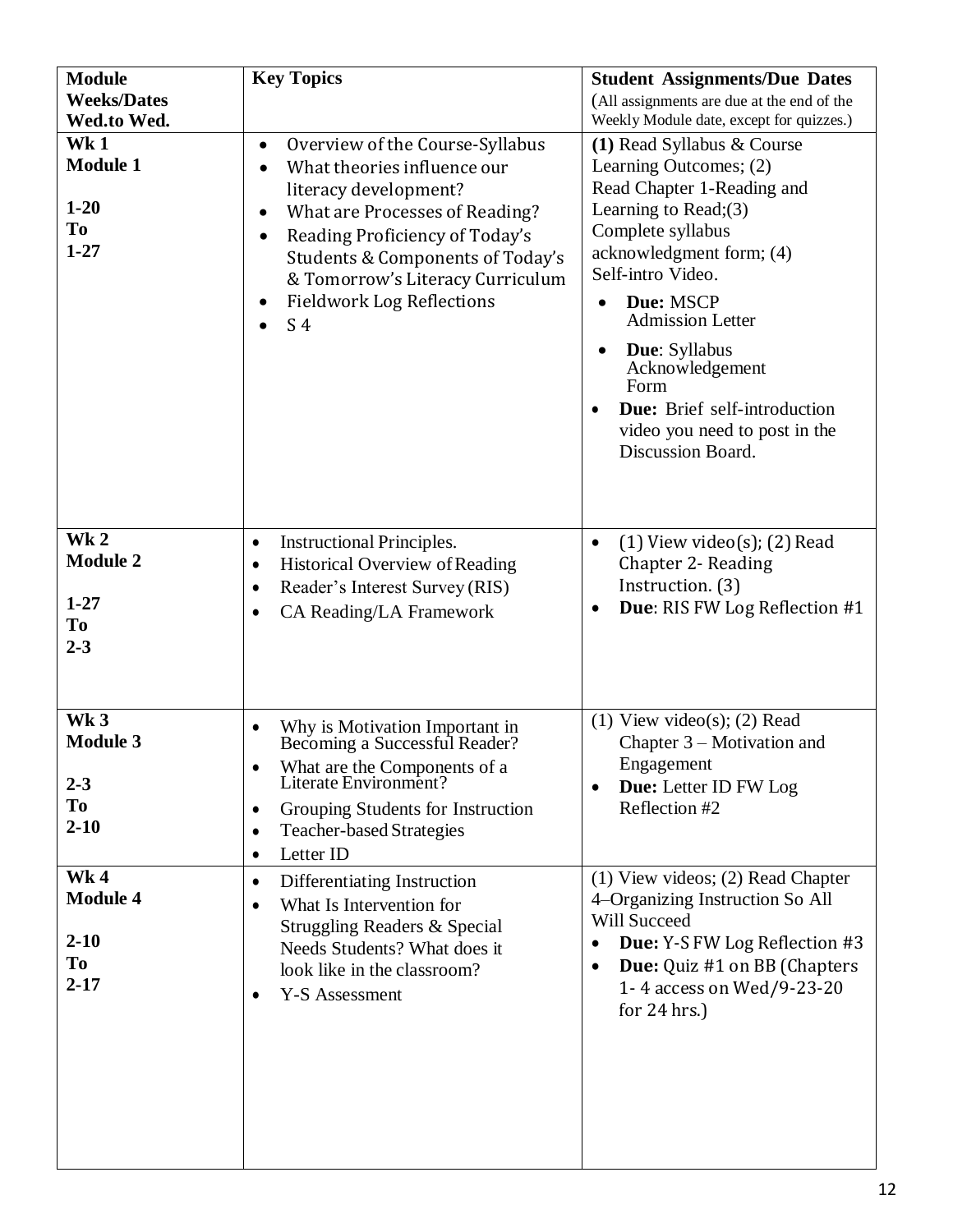| <b>Module</b>      | <b>Key Topics</b>                                           | <b>Student Assignments/Due Dates</b>       |
|--------------------|-------------------------------------------------------------|--------------------------------------------|
| <b>Weeks/Dates</b> |                                                             | (All assignments are due at the end of the |
| Wed.to Wed.        |                                                             | Weekly Module date, except for quizzes.)   |
| <b>Wk 5</b>        | Assessment<br>$\bullet$                                     | View video(s); $(2)$ Read Chapter          |
| <b>Module 5</b>    | High stakes testing/summative<br>$\bullet$                  | 5 - Classroom Assessment                   |
|                    | assessment                                                  | Due: Phonemic<br>$\bullet$                 |
| $2 - 17$           | <b>Formative Assessment</b><br>$\bullet$                    | Awareness/Phonics Lesson Plan              |
| To                 | Phonemic Awareness Literacy<br>٠                            | & Lesson Plan Reflection                   |
| $2 - 24$           | Process                                                     |                                            |
|                    | Lesson Plan & Reflection<br>$\bullet$                       |                                            |
| Wk 6               |                                                             | $(1)$ View videos; $(2)$ Read Chapter      |
| <b>Module 6</b>    | Concepts About Print (CAP)<br>$\bullet$<br>Assessment       | 14 Reading Instruction. For English-       |
|                    |                                                             | Learners                                   |
| $2 - 24$           | Reading English as a Second<br>٠<br>Language Learner        | <b>Due:</b> CAP FW Log Reflection          |
| To                 |                                                             | #4.                                        |
| $3 - 3$            | Instructional Principles &<br>$\bullet$                     | Due: EL Mini-differentiation               |
|                    | <b>ELA/ELD Framework</b>                                    | <b>Comprehension Lesson Plan</b>           |
|                    | EL Mini-differentiation<br>$\bullet$                        | and Reflection                             |
|                    | <b>Comprehension Lesson Plan</b><br>using ELD Framework and |                                            |
|                    | Reflection                                                  |                                            |
| <b>Wk7</b>         | Assessing Text Difficulty &<br>٠                            | (1) View videos; (2) Read Chapter 6        |
| <b>Module 7</b>    | Accessibility                                               | Choosing Texts for Reading                 |
|                    |                                                             | Instruction                                |
| $3 - 3$            | <b>Texts for Beginning Reading</b><br>٠<br>Instruction      | <b>Due:</b> SDQT FW Log Reflection         |
| <b>To</b>          |                                                             | #5                                         |
| $3 - 10$           | <b>Texts for Developing Comprehension</b><br>٠              |                                            |
|                    | San Diego Quick Test (SDQT)<br>٠                            |                                            |
| <b>Wk8</b>         | Learning to Read Words<br>$\bullet$                         | (1) View Videos; (2) Read Chapter 7        |
| <b>Module 8</b>    | Emerging Knowledge About<br>٠                               | <b>Emergent Literacy</b>                   |
|                    | Word Structure, Phonemic                                    | <b>Due:</b> Quiz #2 on BB (Chapters        |
| $3 - 10$           | Awareness and Phonological                                  | 5 - 7 & 14)                                |
| To                 | Awareness                                                   |                                            |
| $3-17$             | Alphabet Recognition Structure of<br>٠                      |                                            |
|                    | Spoken/Written Words                                        |                                            |
| <b>Wk9</b>         | <b>Importance of Word Recognition</b><br>$\bullet$          | (1) View videos; (2) Read Chapter 8        |
| <b>Module 9</b>    | Structure of Spoken & Written English<br>٠                  | Word Recognition                           |
|                    | Phonics/Decoding Literacy Process<br>٠                      | Due: Running Record FW Log                 |
| $3-17$             | Learning to Read Words<br>٠                                 | Reflection #6                              |
| <b>To</b>          | Word Study for Vocabulary Building<br>٠                     |                                            |
| $3 - 24$           | Running record and analysis.<br>٠                           |                                            |
|                    | FW Assessment Data Table of<br>$\bullet$                    |                                            |
|                    | Results Identifying Strengths and                           |                                            |
|                    | <b>Needs</b>                                                |                                            |
|                    | <b>Case Study Report</b><br>٠                               |                                            |
|                    |                                                             |                                            |
|                    |                                                             |                                            |
|                    |                                                             |                                            |
|                    |                                                             |                                            |
|                    |                                                             |                                            |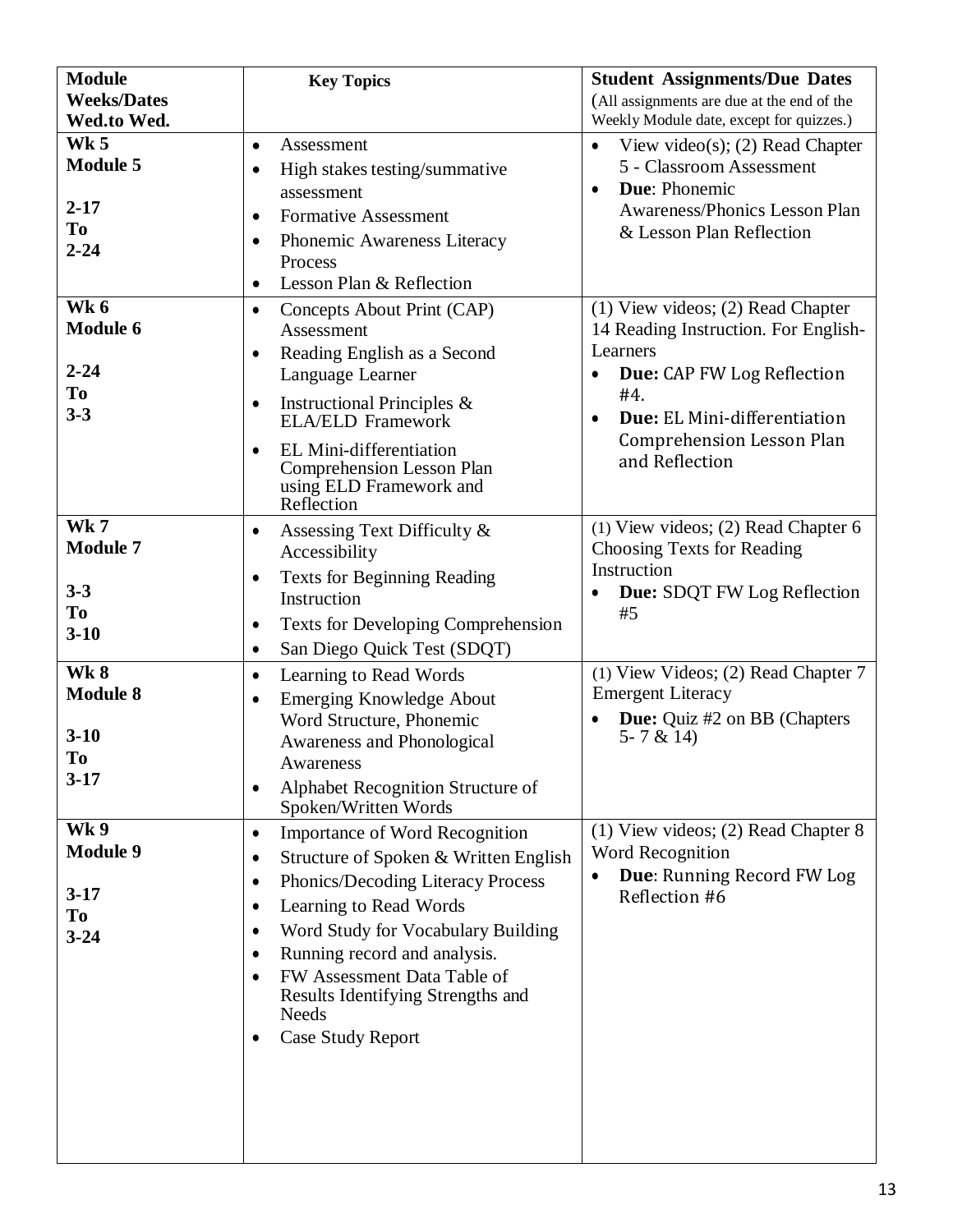| <b>Weeks/Dates</b>                                                                                                                               | <b>Topic</b>                                                                                                                                                                                                                                                                                                          | <b>Assignment Deadlines/Due Dates</b>                                                                                                                                                                                      |  |
|--------------------------------------------------------------------------------------------------------------------------------------------------|-----------------------------------------------------------------------------------------------------------------------------------------------------------------------------------------------------------------------------------------------------------------------------------------------------------------------|----------------------------------------------------------------------------------------------------------------------------------------------------------------------------------------------------------------------------|--|
| Wed.to Wed.                                                                                                                                      |                                                                                                                                                                                                                                                                                                                       | (All assignments are due at the end of the                                                                                                                                                                                 |  |
|                                                                                                                                                  |                                                                                                                                                                                                                                                                                                                       | Weekly Module date, except for quizzes.)                                                                                                                                                                                   |  |
| <b>Spring Break</b><br>March 29-April 2<br><b>Nothing is Due!</b>                                                                                |                                                                                                                                                                                                                                                                                                                       |                                                                                                                                                                                                                            |  |
| <b>Weeks 10/11</b><br>Module 10/11<br>Overlap due to<br><b>Spring Break</b><br><b>And longer</b><br>availability due to<br><b>Spring Break</b> ) | <b>Independent Reading</b><br>$\bullet$<br><b>Fluency Literacy Process</b><br>$\bullet$<br><b>Review FW Assessment Data</b><br>$\bullet$<br>Table of Results Identifying<br><b>Strengths and Needs</b><br><b>Review Case Study Report</b><br>$\bullet$                                                                | $(1)$ View videos; $(2)$ Read<br>Chapter 9-Fluency $\&$<br><b>Independent Reading</b><br>Due: Fluency FW Log #7<br>$\bullet$<br>Work on Case Study Report and<br>$\bullet$<br>Data Table that is due next<br>week.         |  |
| $3 - 24$<br><b>To</b><br>$4 - 7$                                                                                                                 |                                                                                                                                                                                                                                                                                                                       |                                                                                                                                                                                                                            |  |
| Week 12<br><b>Module 12</b><br>$4 - 7$<br>T <sub>0</sub><br>$4 - 14$                                                                             | Text & Vocabulary Comprehension<br>$\bullet$<br>Literacy Process & Strategies<br><b>Assessing Narrative Reading</b><br>$\bullet$<br>Comprehension<br>Retelling<br>$\bullet$<br>Review Case Study Report & FW<br>$\bullet$<br><b>Assessment Data Table of Results</b><br><b>Identifying Strengths and Needs</b>        | View videos; (2) Chapter<br>$\bullet$<br>11 Teaching Reading<br><b>Comprehension Focusing</b><br>on Narrative Text (3)<br>Due: Retelling FW Log<br>Reflection #8<br>Due: Case Study Report with<br>$\bullet$<br>Data Table |  |
| Week 13<br><b>Module 13</b><br>$4 - 14$<br>T <sub>0</sub><br>$4 - 21$                                                                            | <b>Building Conceptual Knowledge</b><br>$\bullet$<br>Text & Vocabulary Comprehension<br>$\bullet$<br>Literacy Process & Strategies<br>Assessing Informational Text<br>$\bullet$<br>Comprehension<br>Comprehension Lesson Plan<br>$\bullet$<br>Using Informational Text &<br>Reflection<br><b>Signature Assignment</b> | (1) Read Chapter 12<br>Comprehending Informational<br>Text.<br>Due: Quiz 3, Chapters 8, 9, 11<br>$\bullet$<br>& 12 (on BB)                                                                                                 |  |